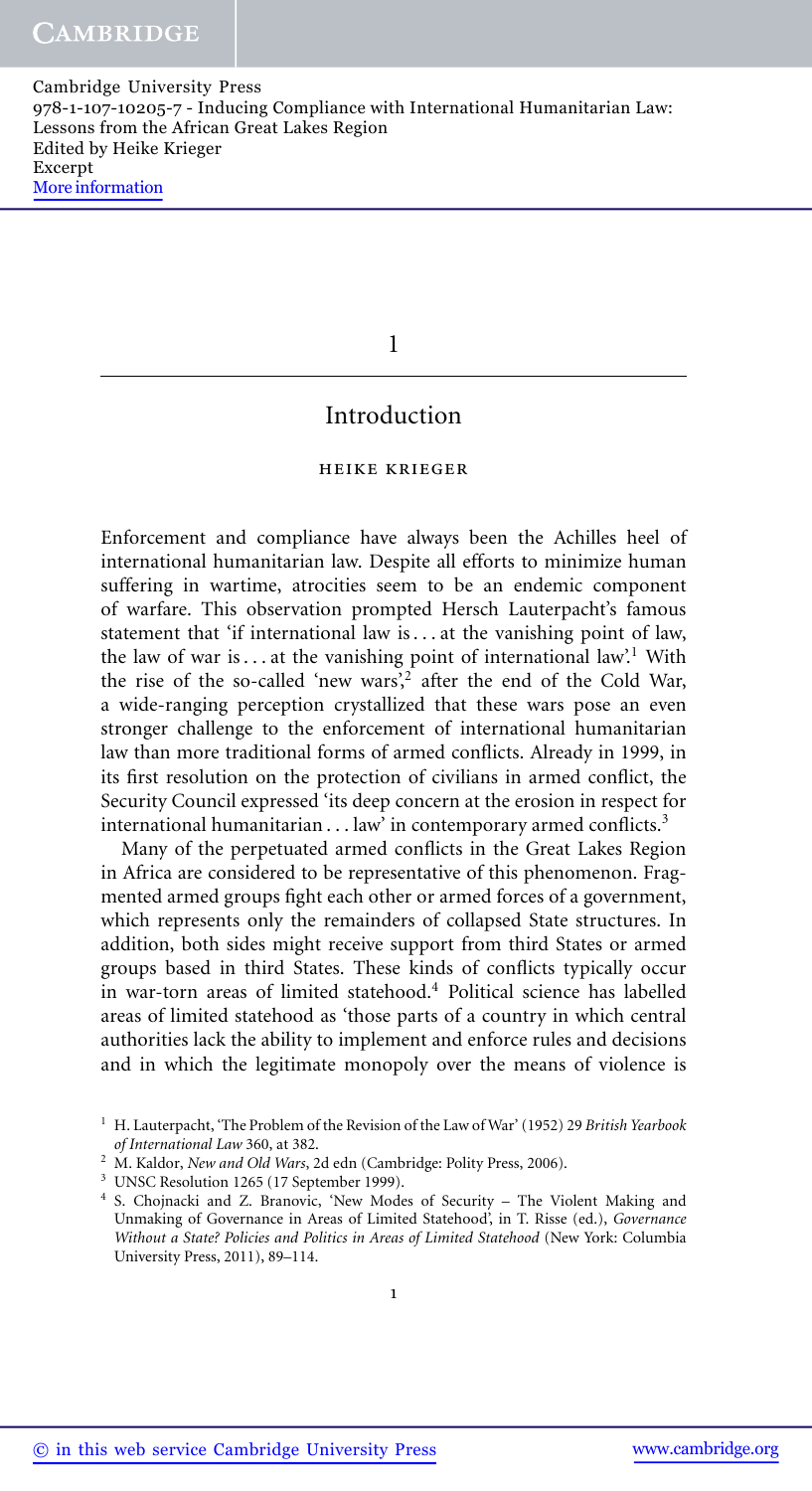#### 2 **heike krieger**

consequently lacking'.<sup>5</sup> Instead of failed or failing States, the book uses the social science term 'limited statehood' because the term neither implies a normative judgment that a State has failed nor suggests that State failure would be the definite result of a process. It is also broader in that only parts of a country as well as areas spanning over parts of several countries might be affected, and it can cover transitional States.<sup>6</sup>

In war-torn areas of limited statehood, the rise of armed, violent non-State actors collides with the State-centric traditional nature of public international law with apparently detrimental consequences to (classical) compliance structures in international humanitarian law. Even though in military terms, armed groups might be on equal footing with State's armed forces or may even possess superior military capabilities, in legal terms, parties to the conflict are not equal; rights and obligations are thus asymmetrical. The most obvious example concerns the (national) criminal responsibility of members of the armed groups for their mere participation in hostilities against their government and their lack of a prisoner-of-war status. Thus, to put it in simple terms, non-State actors are expected to comply with not only norms in the creation of which they have never participated and to which they have never consented but also those which apparently do not even entail great benefits for them. This asymmetry directly affects the classically most important motive for compliance in international law – reciprocity – and seems to diminish the prospect of compliance based on the norm's legitimacy.<sup>7</sup>

 $5$  T. Risse and T. Börzel, 'Human Rights – The New Agenda' (Working Paper No. 7, Transworld: Transatlantic Relations and the Future Global Governance, December 2012), at 10; T. Risse and T. Börzel, 'Human Rights in Areas of Limited Statehood: the New Agenda', in T. Risse, S. Ropp and K. Sikkink (eds.), *The Persistent Power of Human Rights: From Commitment to Compliance* (Cambridge: Cambridge University Press, 2013) 63–84, at 63.

<sup>6</sup> T. Risse and U. Lehmkuhl, 'Governance in Areas of Limited Statehood – New Modes of Governance?', Research Program of the Research Center (SFB) 700 (SFB-Governance Working Paper Series No. 1, December 2006), at 9.

<sup>7</sup> N. Lamp, 'Conceptions of War and Paradigms of Compliance' (2011) 16 *Journal of Conflict and Security Law* 225, at 240–250, who bases his understanding of the characteristics of the so-called 'new wars' on the arguments of H. Münkler, *The New Wars* (Cambridge: Polity Press, 2005); R. Geiß, 'Asymmetric Conflict Structures' (2006) 88 *International Review of the Red Cross* 757, at 770, 773; C. Bassouni, 'The New Wars and the Crisis of Compliance with the Law of Armed Conflict by Non-State Actors' (2008) 98 *Journal of Criminal Law and Criminology* 711, at 765 et seq.; M. Sassoli, 'The Implementation of International ` Humanitarian Law: Current and Inherent Challenges' (2007) 10 *Yearbook of International Humanitarian Law* 45, at 49.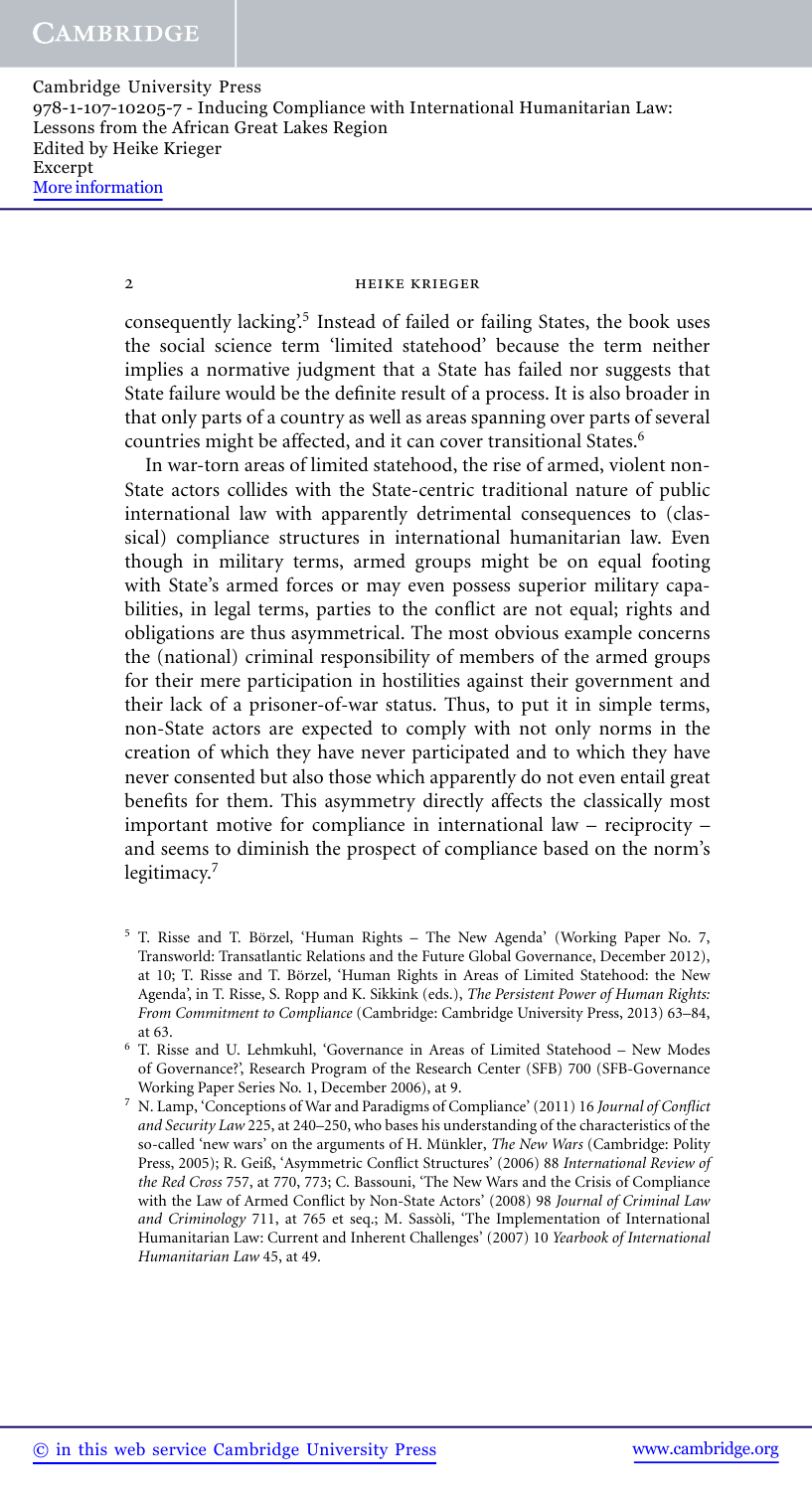## introduction 3

In these wars, it appears to be the case that warfare no longer aims at military victory. Parties to these conflicts '[are said] to rarely pursue their aims by attempting to defeat the military forces of the enemy; instead, a political or economic logic [is said] to infuse the conduct of war itself.<sup>8</sup> Thus, civilian casualties are no longer an incidental side effect, but the actual essence of warfare in the form of ethnic cleansing or economic exploitation of civilians, for example, through slavery and trafficking,<sup>9</sup> sometimes even creating the impression that violence against civilians is used for no ostensible purpose at all. Therefore, assumptions about the so-called 'new wars' assert that the parties to these conflicts are only interested in preserving an endemic state of war. 'Perpetual warfare' is seen by some observers as a 'form of life' for many of its protagonists. If killing civilians is the actual goal of warfare, actors have no discernible interest in internalizing norms that prohibit such a use of force. Since their actions are illegal from the outset, the parties to the conflicts are considered unable to pursue their interest within the boundaries of international humanitarian law. It is argued that this inability leads to a lack of motives for voluntary compliance, which in turn makes persuasion to do so unfeasible and diminishes the influence which the public image of the conflict parties could exert on their behaviour. Thus, some observers hold that in places such as eastern parts of the Democratic Republic of the Congo (DRC) or in regard to the Lord's Resistance Army (LRA) in Northern Uganda, 'a paradigm of compliance which counts on the voluntary observance of the law by the warring parties and therefore has to presuppose that the law is compatible with their interests . . . becomes utterly inadequate under the circumstances of the "new wars".<sup>10</sup>

If reciprocity is really breaking away as a motive for compliance, classical enforcement instruments, such as reprisals, will lose their effectiveness. Moreover, the fragmentation of armed groups and their loose organizational structures appear to make enforcement through military hierarchy and discipline practically impossible. Where there are no strict military hierarchies and institutions, internalization of the laws of war is highly unlikely. In view of collapsing State structures, the same often holds true for remainders of the State's armed forces.<sup>11</sup> Likewise, in

- <sup>9</sup> Ibid. 234–35; Sassòli, 'The Implementation of International Humanitarian Law', above note 7, at 59.
- <sup>10</sup> Lamp, 'Conceptions of War', above note 7, at 245.
- $11$  Sassoli, 'The Implementation of International Humanitarian Law', above note 7, at 59.

<sup>8</sup> Lamp, 'Conceptions of War', above note 7, at 234.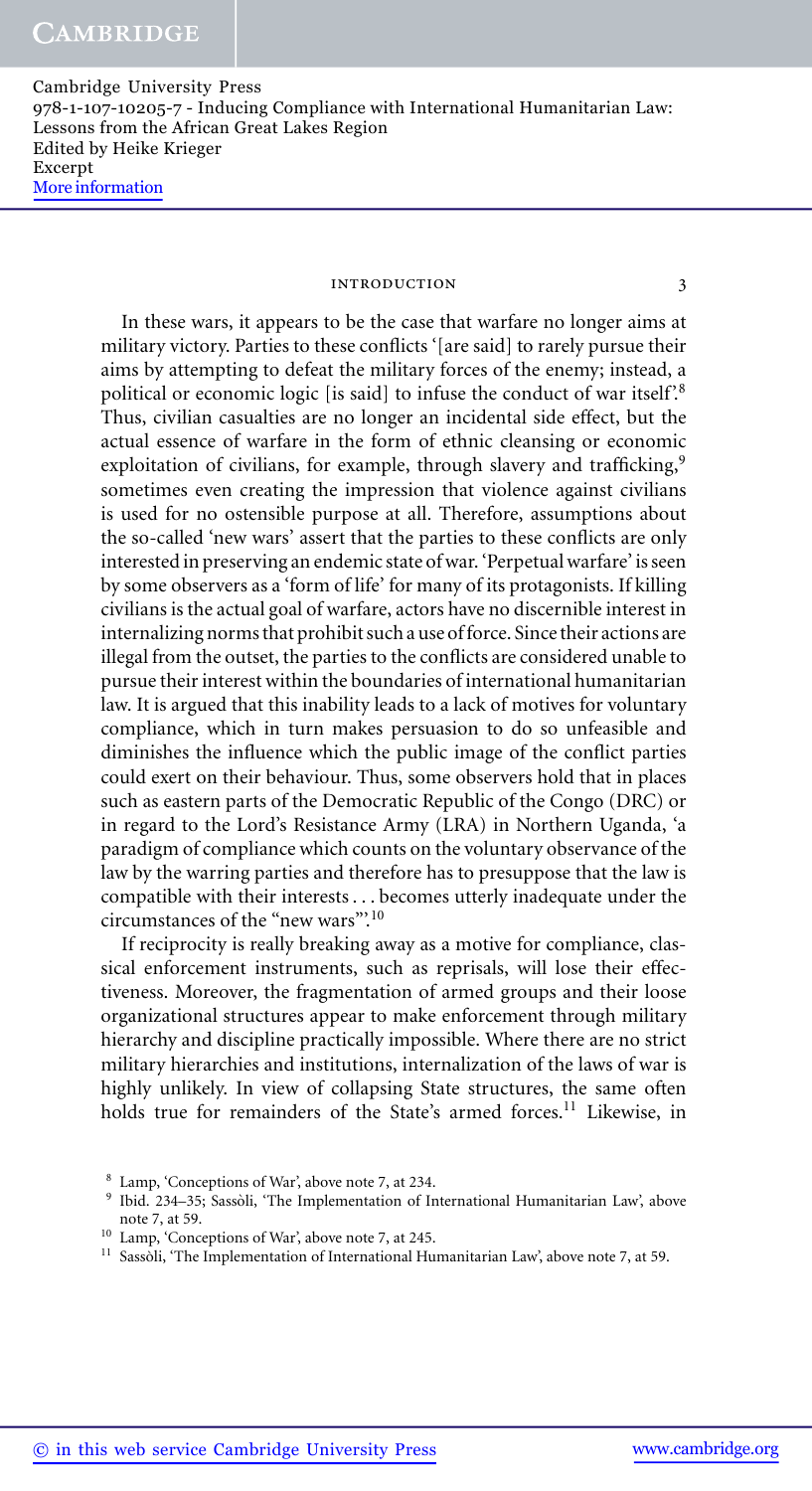## 4 heike krieger

areas of limited statehood, other State structures also fail to contribute to enforcing international humanitarian law. Corresponding national legislation, for instance, cannot be enforced through national institutions, such as criminal courts.<sup>12</sup>

This perspective indeed offers a bleak prospect for an effective compliance with international humanitarian law in conflicts such as those in the African Great Lakes Region. Against this backdrop, the present volume aims to inquire into traditional and alternative instruments for inducing compliance with the rules of international humanitarian law. In doing so, it concentrates on those compliance mechanisms which have been in the foreground of international efforts in recent years. This includes non-hierarchical instruments, such as persuasion, as well as hierarchical mechanisms, such as criminal prosecution and sanctions imposed by the United Nations Security Council. While these instruments predominantly rely on efforts of the international community, the book also inquires as to what responses might engage the actors in the war-torn areas of limited statehood themselves. Thus, by taking an interdisciplinary approach, the book challenges some of the assumptions underlying the concept of the so-called 'new wars' and its impact on compliance. It aims to shed some light on the different actors who must be involved in the process, as well as the extent to which their discretion is surrounded and curtailed by legal obligations.

The book's approach is to focus on a particular region which is dominated by war-torn areas of limited statehood: the African Great Lakes Region. While international humanitarian law as a legal regime must be conceived in such a manner as to be applicable to all contemporary forms of war, understanding compliance requires concentrating on particular conflicts. The regional focus is prompted by the nature of enforcement. Setting legal standards and inducing compliance differ in this respect. While the process of standard-setting calls mainly for generalization and a more universal approach, inducing compliance is closely related to the concrete circumstances on the ground. Actual decisions to obey a legal norm result from a complex mixture of diverse motivations. Power relations as well as historical, political, social and anthropological conditions determine these motivations so that compliance is

 $^{12}\,$  For an overview of classical enforcement measures of international humanitarian law, see S. Vöneky, 'Implementation and Enforcement of International Humanitarian Law', in D. Fleck (ed.), *The Handbook of International Humanitarian Law*, 3d edn (Oxford: Oxford University Press, 2013), sections 1401–1436.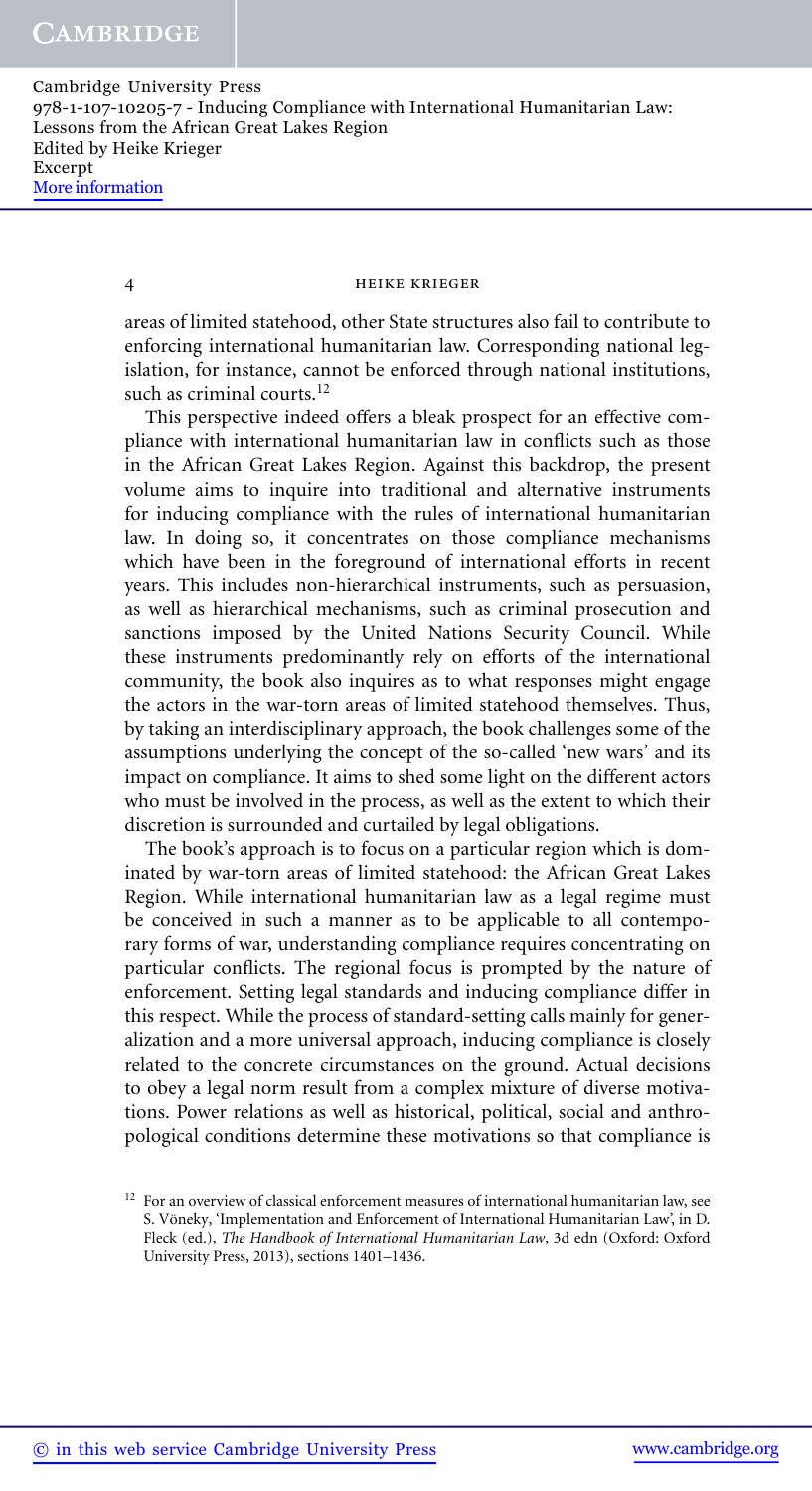## introduction 5

context-dependent.<sup>13</sup> Therefore, understanding the mechanisms of compliance and enforcement requires a close look at what is occurring on the ground in specific conflict constellations. Accordingly, this book is conceived as an interdisciplinary one. If the law shall preserve its function of directing the conduct of actors (*verhaltenssteuernde Funktion*), it is necessary to understand the dominant political and social circumstances.

Hence, the book starts with two contributions from a political science perspective, which challenge some of the assumptions of the theory of the 'new wars'. On the basis of the rational choice theory, Reed Wood addresses the phenomenon that violence against civilians fluctuates over time in perpetuated conflicts. Starting from the assumption that the 'new war' theories fail to explain this variation, Wood illustrates that insurgents are more likely to target civilians when they face major military setbacks by means of a case analysis of the LRA. Zachariah Mampilly focuses on insurgent governance in the DRC. Mampilly analyses under which conditions insurgencies are likely to establish governance structures and what governance practices are used for which reasons, and scrutinizes reactions of civilians and other actors to those efforts. Thus, he tests the common understanding of Congolese insurgent groups as appalling examples of warlordism and calls for a more nuanced approach by external actors towards armed groups so that insurgent governance systems can contribute to civilian welfare. The contributions by Ulrich Schneckener and Claudia Hofmann, Olivier Bangerter as well as Sandesh Sivakumaran directly build on these insights. Schneckener and Hofmann analyse how international non-governmental organizations and private individuals try to persuade armed groups by mediation and norm diffusion. By focusing on the International Committee of the Red Cross (ICRC), Geneva Call, the Centre for Humanitarian Dialogue and the Carter Center, they develop their thesis that such actors enjoy more freedom and flexibility to communicate with armed groups than with State actors. They conclude that such activities will contribute to norm transfer if armed groups are interested in their public image and struggle to become political actors. In his comment, Bangerter explains how this process of persuasion works in practice.

Part I closes with a suggestion as to how to address the deficits in the legitimacy of international humanitarian law from the perspective of

<sup>13</sup> M. Bothe, 'Compliance', in R Wolfrum (ed.), *The Max Planck Encyclopedia of Public International Law* (Oxford: Oxford University Press, 2008, online edition, www.mpepil .com).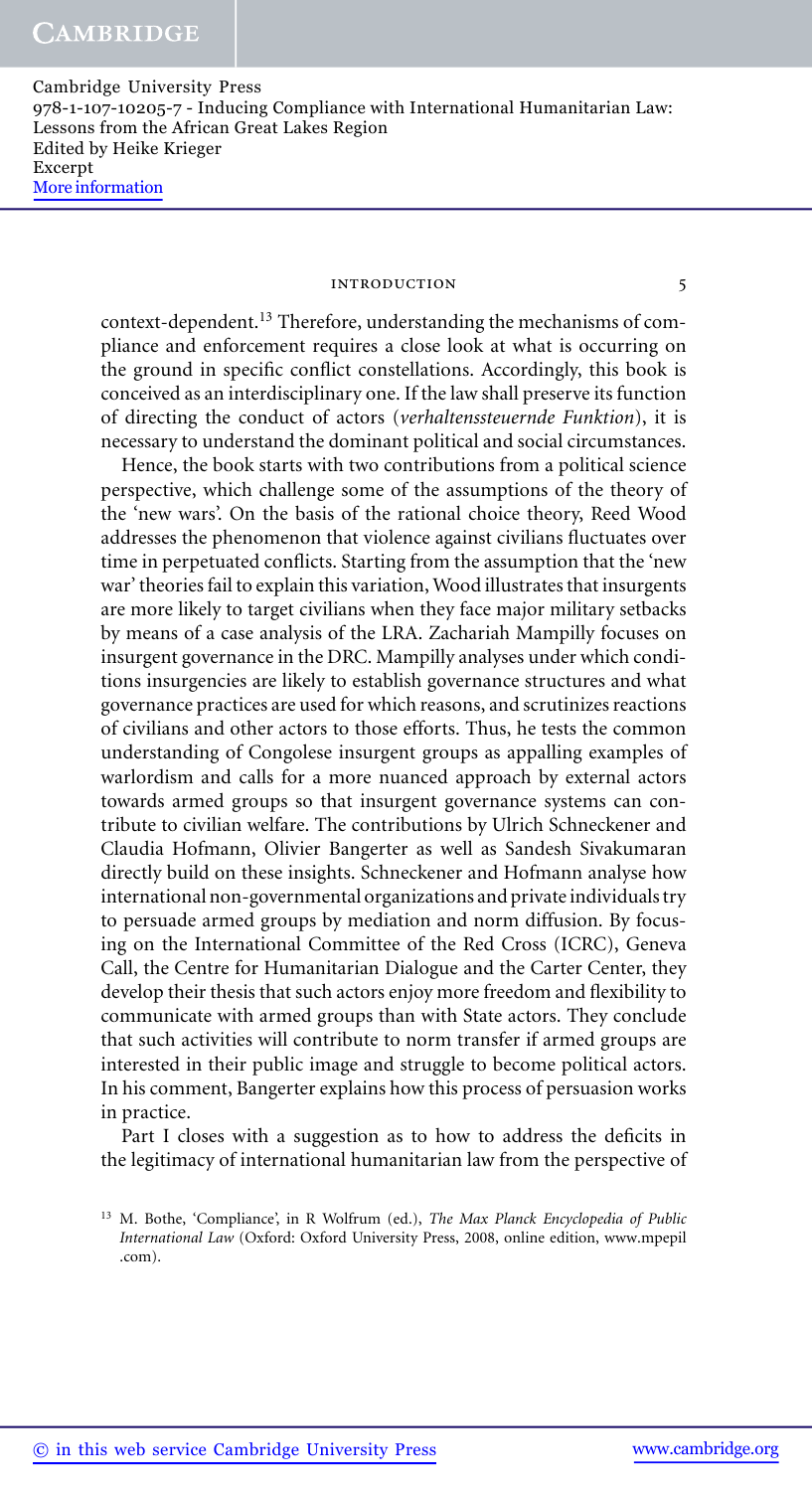#### 6 heike krieger

armed groups. Since these legitimacy deficits are seen as a major obstacle to voluntary compliance, Sivakumaran looks for ways in which armed groups' accountability for international humanitarian law violations can be created. He favours allowing such groups to commit themselves to the norms by issuing unilateral declarations or by concluding ad hoc agreements and explores alternative options, such as participation in treaty creation or the use of their legally relevant practice in the process of creating international customary law.

Part II of the volume focuses on hierarchical enforcement of international humanitarian law and international criminal law through criminal prosecution. Criminal prosecution takes place on different levels: criminal courts operate at the national level established by the State as well as by armed groups (so-called rebel courts). Criminal prosecution can also occur at the international level, in particular before the International Criminal Court (ICC). Sivakumaran's suggestion that armed groups should at least be allowed to play a role in enforcing international humanitarian law is taken up by Jan Willms, who analyses rebel courts and their potential for law enforcement. If insurgent governance can be established even under the condition of armed conflict in areas of limited statehood, armed groups themselves may play a role in law enforcement. Though international law does not forbid such courts, their potential for enforcement and protection of civilians is impaired by the fear of the nation-State that these courts might legitimize insurgent governance. Based on a case study, Willms concludes that there is a limited potential for enforcement and suggests ways to improve it, thus stressing Sivakumaran's pledge for the need to create armed groups' accountability. Yet, in his comment, Dieter Fleck is more sceptical about the rebel courts' contribution to law enforcement.

The establishment of international criminal courts is one of the major responses through which the international community tried to address the challenge for compliance which stems from war-torn areas of limited statehood. It is telling that so far, all situations under investigation before the ICC deal with African non-international armed conflicts.<sup>14</sup> However, international criminal prosecution is criticized because it is difficult to demonstrate empirical evidence that it fulfils its deterrent and educative purposes in war-torn areas of limited statehood. Does this form of remote

<sup>&</sup>lt;sup>14</sup> By 2014, situations under investigation before the ICC concern conflicts in the Central African Republic, Cote d' Ivoire, Dafur, Sudan, the Democratic Republic of the Congo, Kenya, Libya, Mali and Uganda.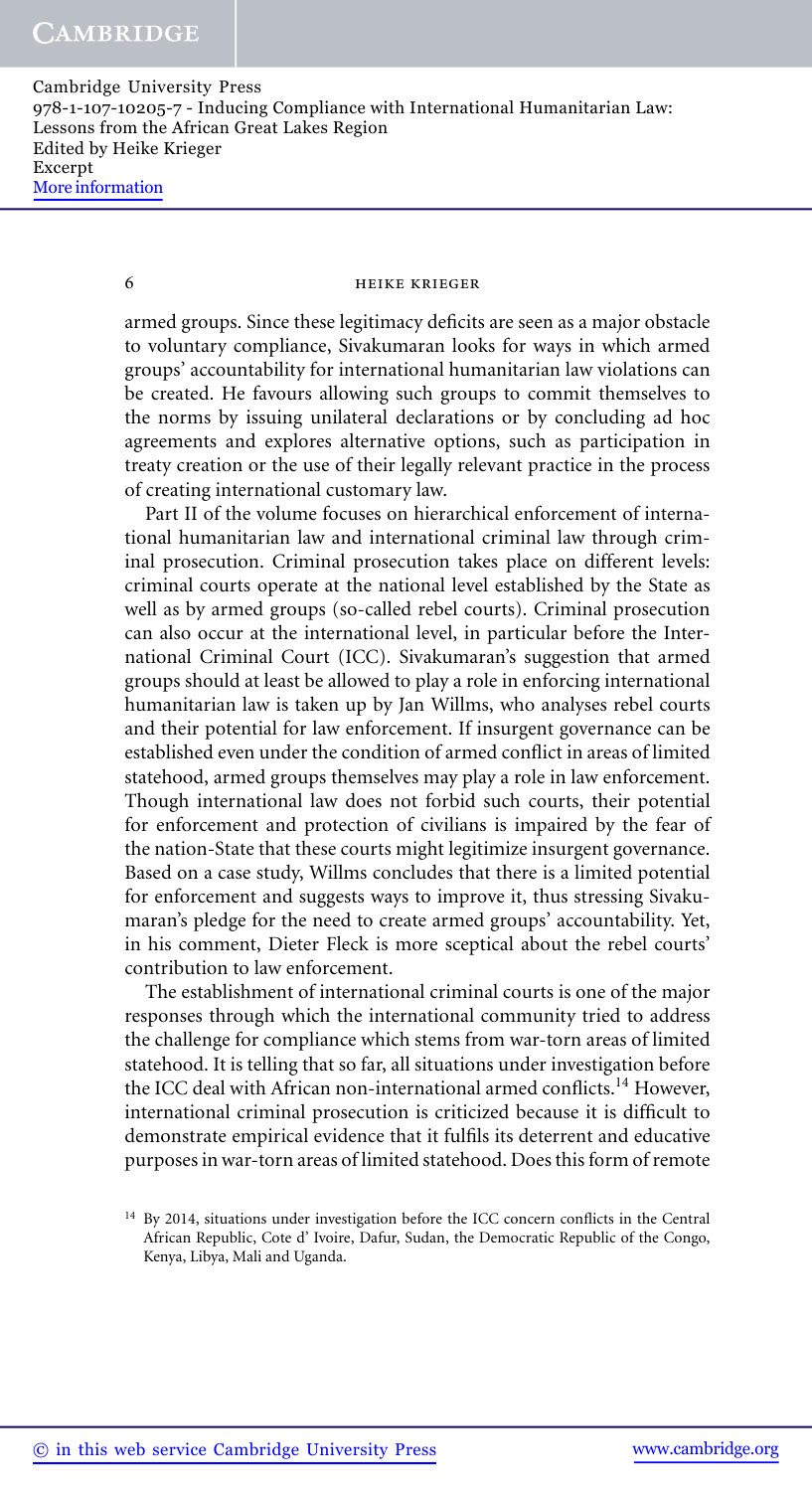#### introduction 7

and slow international prosecution really have any deterrent effect, or is the threat of criminal prosecution too abstract for an individual fighter in the DRC to comply with a set of legal rules he may never have heard of? Robert Cryer addresses this criticism in his contribution to the volume, stressing that the selective approach of international criminal prosecution challenges its legitimacy. On the other hand, according to the ICC Statute, jurisdiction of the ICC is only complementary to national criminal jurisdictions. Criminal prosecution by the State concerned also contributes to ownership and might thus increase compliance. Therefore, efforts are sustained to improve national criminal prosecution. However, the contributions by Jean-Michel Kumbu and Balingene Kahombo provide a candid firsthand insight into the diverse legal and political obstacles a State, such as the DRC, would have to overcome to effectively prosecute war crimes.

Criminal prosecution on the international or national level does not stand alone; it is accompanied by other new (hierarchical) enforcement mechanisms which the international community has developed especially since the late 1990s. Part III deals with the most important initiatives. First, there are at present numerous attempts to enforce international humanitarian law through human rights bodies, especially at the regional level of the European Convention on Human Rights, as well as the American Convention on Human Rights, but also the African Charter on Human and Peoples' Rights. Dominik Steiger argues in favour of such an approach, since human rights bodies may be able to step into the gap which is left by the lack of an individual complaints procedure in international humanitarian law. He tries to rebut the widespread interpretation that, at least for the conduct of hostilities, international humanitarian law should prevail over human rights law<sup>15</sup> because States have agreed to the applicability of human rights law even in times of war. In his comment, Faustin Ntoubandi adds the perspective of the African Union's human rights organs.

Second, there are the activities of the UN Security Council. Focusing on the regime on children and armed conflict, Regina Klostermann analyses the role of the UN Security Council in enforcing the pertinent international norms, in particular through imposing targeted sanctions. On the basis of an interdisciplinary approach, she arrives at the conclusion that

<sup>&</sup>lt;sup>15</sup> For an overview of the diverging opinions on the relationship between international human rights law and international humanitarian law, see R. Kolb, 'Human Rights and Humanitarian Law', in R. Wolfrum (ed.), *The Max Planck Encyclopedia of Public International Law* (Oxford: Oxford University Press, 2008, online edition, www.mpepil.com), paras. 27 et seq.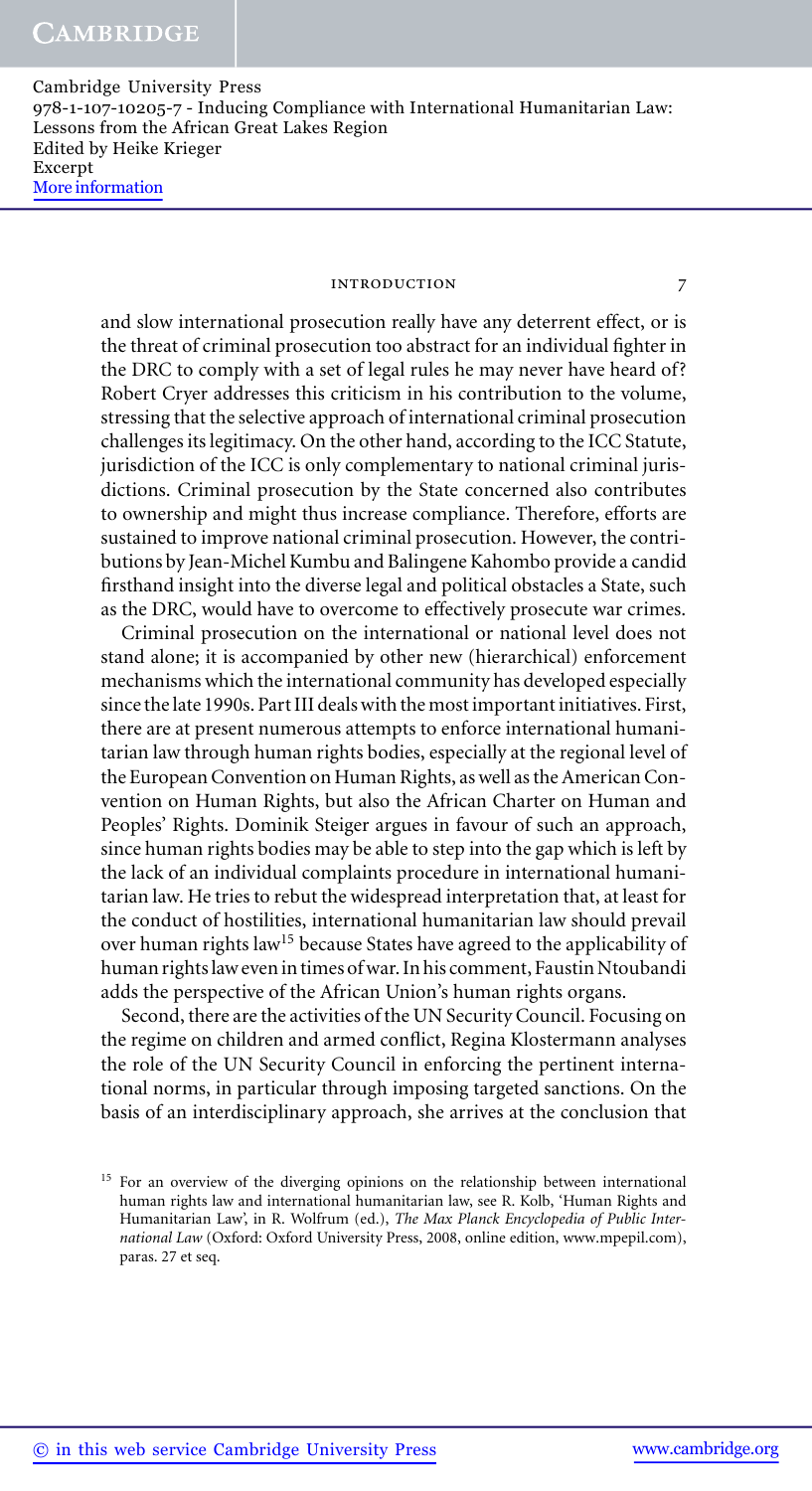# 8 **heike krieger**

the Security Council's special compliance system for children and armed conflict is a promising step towards inducing compliance since it basically fulfils the requirements that political theory has identified as motives for compliance. It is not only the UN Security Council's sanctions system which has undergone major changes. The parameters of UN peacekeeping have also fundamentally changed. Above all, mandates have become more robust. Since 1999, these mandates regularly include an undertaking to protect civilians coupled with expanding authorities to use force.<sup>16</sup> This development has been welcomed as 'the only way to prevent massive violations of IHL [international humanitarian law] in the short term' in many so-called 'new wars'.<sup>17</sup> However, Siobhán Wills takes a more sceptical view of these changes in UN peacekeeping. In her contribution, she stresses that the effectiveness of the mandate to protect civilians is determined by the resources of the mission, its other aims, its relation to the host State and other local stakeholders, as well as the interest of the troop-contributing nations. On the basis of a case study about peacekeeping in the DRC and other African States, she illustrates the dilatory effect of these variables. These findings are aggravated if UN peacekeepers' complicity with the host State's violations of international law is at stake, or if peacekeepers themselves violate international humanitarian law. Therefore, Wills suggests revising the understanding of peacekeepers' obligations under international humanitarian law through, inter alia, an extensive interpretation of Common Article 1 of the Geneva Convention which would require peacekeepers to react to violations of the Conventions by others, provided the peacekeepers are able to do so. In his comment, Matthew Happold criticizes this approach from a legal perspective, while Denis Tull's comment furthers the argument that the effectiveness of UN peacekeepers' civilian protection missions is doubtful. However, on the basis of a case study of the Chapter VII-based United Nations Organization Stabilization Mission in the Democratic Republic of the Congo (MONUSCO), he concludes that MONUSCO's failure might have positive impacts on organizational learning, probably improving the international practice of civilian protection.

<sup>&</sup>lt;sup>16</sup> Starting with UNSC Resolution 1279 (30 November 1990), such a mandate is, inter alia, included in UNSC Resolution 1291 (24 February 2000); UNSC Resolution 1493 (28 July 2003); UNSC Resolution 1756 (15 May 2007); UNSC Resolution 1856 (22 December 2008); UNSC Resolution 2053 (27 June 2012); UNSC Resolution 2078 (28 November 2012).

<sup>&</sup>lt;sup>17</sup> Lamp, 'Conceptions of War', above note 7, at 260 with reference to Münkler, New Wars, above note 7, at 84.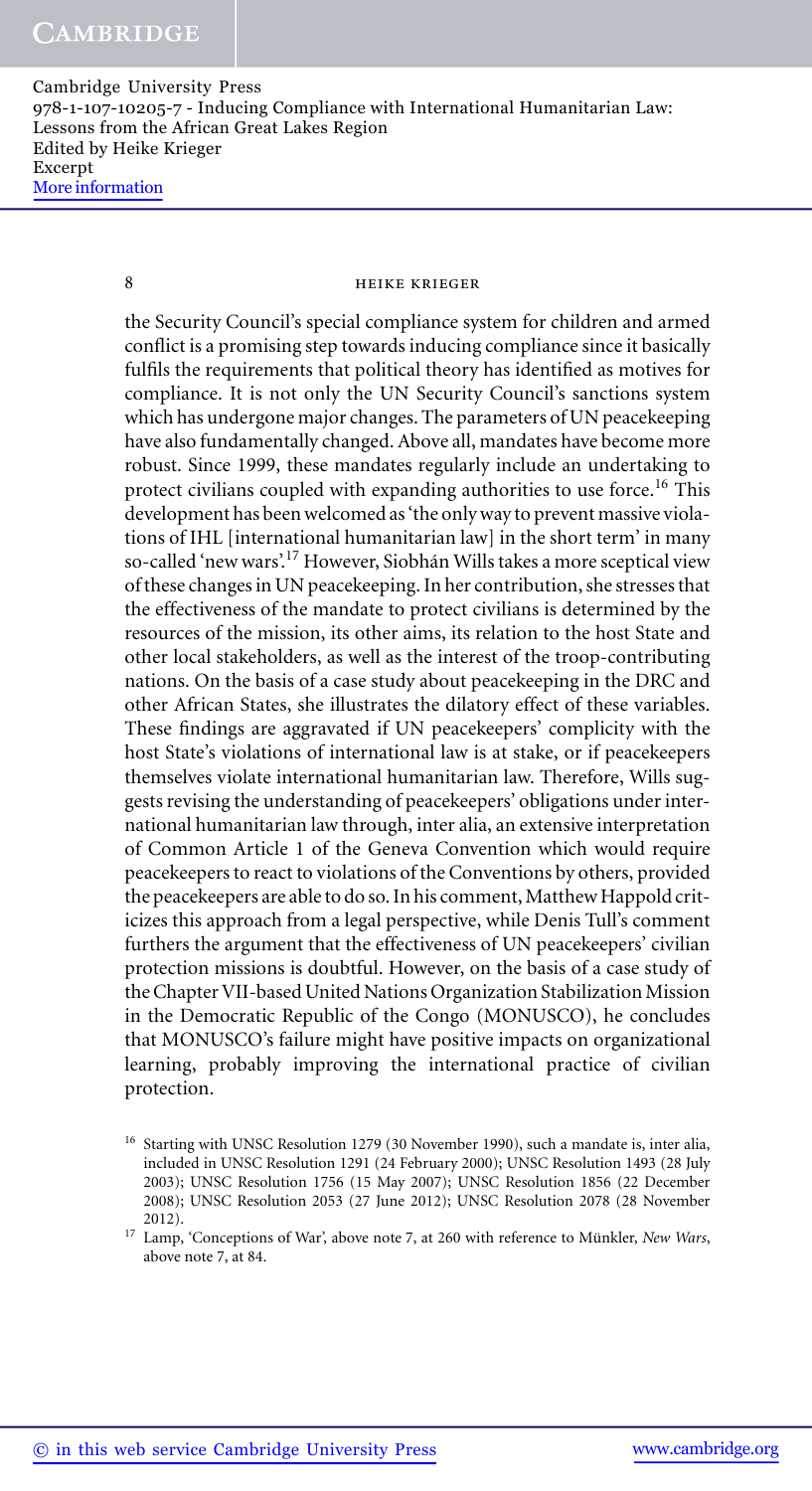## introduction 9

Not only is the effectiveness of UN peacekeeping hampered by third States' unwillingness to contribute troops, but all efforts to induce compliance from the outside require that the international community is willing to act at all. There is a widespread perception that the lack of a corresponding political will is a major reason for the lack of effective enforcement of international humanitarian law by some of the more powerful third States.<sup>18</sup> However, if there is no sufficient political will to act, the question arises whether the political discretion of third States may be curtailed by legal obligations. To curtail discretion is, after all, one of the aims of the concept of the duty to protect.<sup>19</sup> In Part IV, Robin Geiß, Helmut Aust and Kirsten Schmalenbach inquire as to whether there are other more forcefully binding legal obligations aiming in the same direction. Geiß starts by examining whether Common Article 1 to the four Geneva Conventions includes an external compliance dimension, that is, a duty to ensure respect vis-à-vis other States and/or non-State actors who violate the Conventions. On the basis of an analysis of the relevant State practice, the author submits that the obligation to ensure respect should be understood as a wide obligation which requires States to take positive measures whenever the Geneva Conventions are infringed. However, in the face of the perpetuated conflict in the Democratic Republic of the Congo, third States did not only refrain from taking meaningful measures to ensure compliance with the Geneva Conventions, but also even supported those committing wrongful acts. Aust addresses the question as to whether such States and international organizations could be held responsible under the law of State responsibility for their support. In response to the question, the author discusses the applicable international legal rules on complicity deriving from the law of international responsibility and its possible modifications which may stem from international humanitarian law. Aust's opinion that it can be seen as a new phenomenon to determine the responsibility of those aiding and assisting as much as the main actors' responsibility holds true even more when it comes to a State's support for armed groups. Kirsten Schmalenbach illustrates the responsibility gap that is created by the Draft Articles on the Law of State Responsibility, which start from the hypothesis that a State is only responsible for its own conduct and not for the conduct of non-State actors whose actions are in principle not attributable to the State. This responsibility gap works in

 $18$  Sassòli, 'The Implementation of International Humanitarian Law', above note 7, at 52.

<sup>19</sup> A. Peters, 'The Security Council's Responsibility to Protect' (2011) 8 *International Organizations Law Review* 15, at 31.